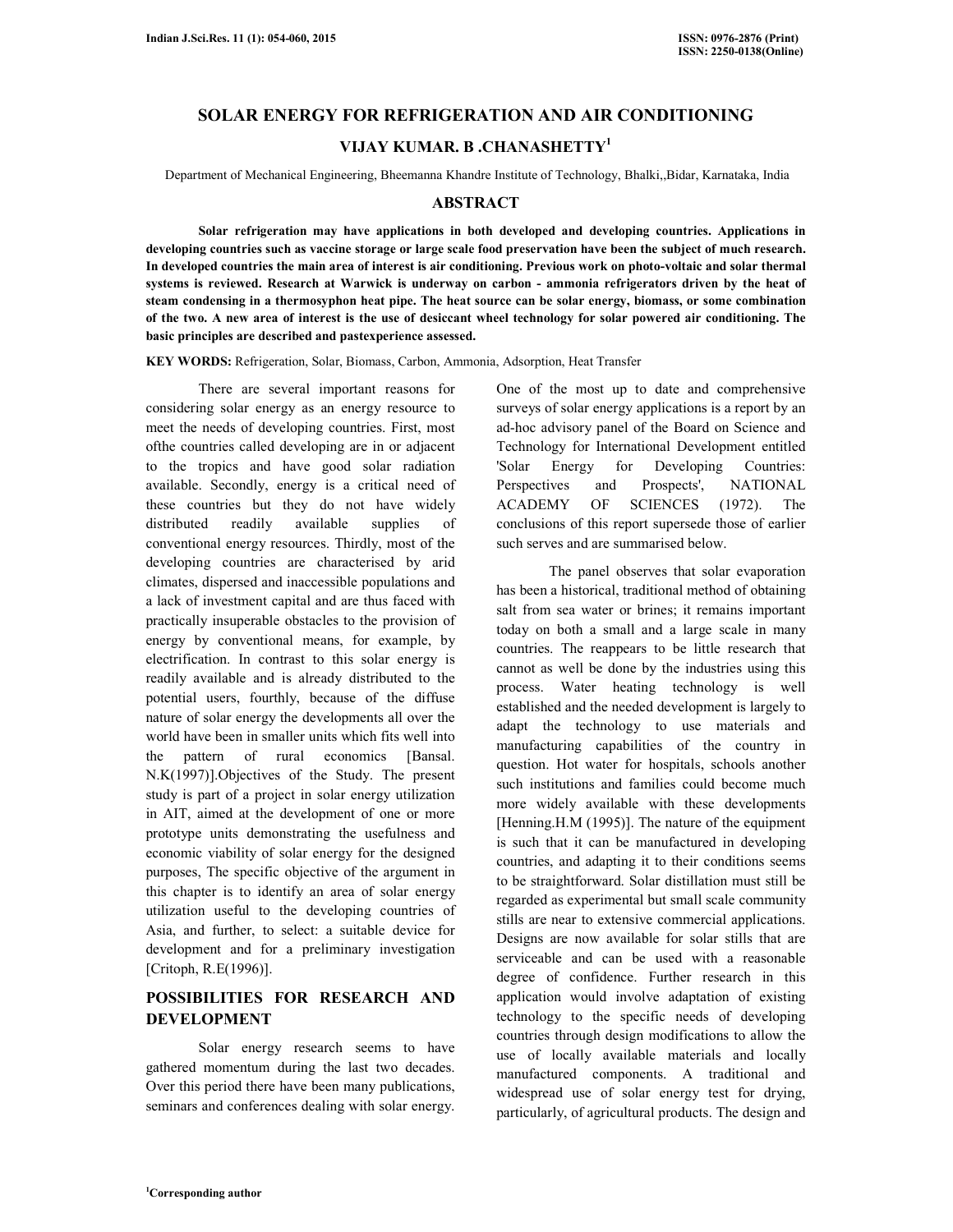control of tiles for particular crops or other materials to be dried are areas of research that could lead to more practical applications in developing countries which could result in improved utilization of food supplies.

Research and development in solar heating have been aimed almost entirely at applications in the temperate climates of industrialised countries. The panel knows little of the real extent of needs for space heating in developing countries, or of the possible role of solar energy in meeting these needs. Studies in air conditioning aimed primarily at United States and Australian applications are still in early stages. Technological feasibility appears to be assured; economic feasibility is now under study. The best methods of obtaining cooling with solar energy in developing countries are far from clear at this time and the immediacy and extent of needs for airconditioning are not known. There are many refrigeration cycles and systems that can be considered for solar refrigeration. It has yet to be established what may be the best scale on which to operate solar refrigerators in developing countries. There are a substantial number of open questions regarding refrigeration, and the application has the attractive possibility of better utilization of available foodstuffs if refrigeration could be successfully provided, applications in developing countries<br>sult in improved utilization of food<br>ch and development in solar heating<br>ed almost entirely at applications in<br>climates of industrialised countries. applications are still in<br>easibility appears to be<br> $\gamma$  is now under study.<br>ing cooling with solar<br>es are far from clear at sidered for solar refrigeration. It has yet to be<br>blished what may be the best scale on which to<br>rate solar refrigerators in developing countries.<br>re are a substantial number of open questions<br>arding refrigeration, and the if this for particular crops or other matrix lower. Vaccine storage refrigerators have been soldied at a cost of £60-170 AW cooling [Citioph, the interaction and evolutions in eleventy incomines is Re(1990)), the lower cos

# **APPLICATIONS IN DEVELOPING COUNTRIES**

There is a demand for cooling in many parts of the world where there is no firm electricity supply and conventional fuels are difficult or expensive to obtain. Requirements tend to be either for medical uses where a high capital cost per kW of cooling is acceptable, or for food (especially fish) preservation where the cooling power required is  $muc$ 

at a cost of £60-170 /W cooling [Critoph, R.E(1990)], the lower cost being for a solar thermal R.E(1990)], the lower cost being for a solar thermal<br>system sold by the French Company BLM and the larger for a typical photovoltaic system. These high costs are considered acceptable since the application is related to medical provision. [Harvey(1990)] has shown that in the case of a fish storage ice-maker for Zambia, the required capital cost was £8.5/W and he concluded that a 1 tonne ice/day solar thermal refrigerator could be built to this price. There is little possibility that the higher costs per watt of the smaller units could be justified in larger plant.

# **POSSIBLE REFRIGERATION CYCL CYCLES**

There are five classes of cycle that can be used for renewable powered refrigeration systems. (Desiccant wheel technology for air conditioning is dealt with later)

• A standard mechanical vapour compression cycle, requiring an electrical input to a hermetically sealed compressor. The electricity is generated by photovoltaic panels. This has the advantage of using of the-shelf technology, but the disadvantages of high cost and the probable need for an electricity storage sub There are five classes of cycle that can be<br>used for renewable powered refrigeration systems.<br>(Desiccant wheel technology for air conditioning is<br>dealt with later)<br>• A standard mechanical vapour compression<br>cycle, requirin shelf technolog<br>cost and the pr<br>ge sub-system.

# • **Intermittent adsorption cycles. ion**

Adsorption refrigeration cycles rely on the adsorption of a refrigerant gas into an adsorbent at low pressure and subsequent desorption by heating. The adsorbent acts as a 'chemical compressor' driven by heat. In its simplest form an adsorptio refrigerator consists of two linked vessels, one of which. refrigeration cycles rely on the<br>of a refrigerant gas into an adsorbent at<br>re and subsequent desorption by heating.<br>bent acts as a 'chemical compressor'<br>heat. In its simplest form an adsorption





**Figure 4.1: Vessels contains refrigerant gases**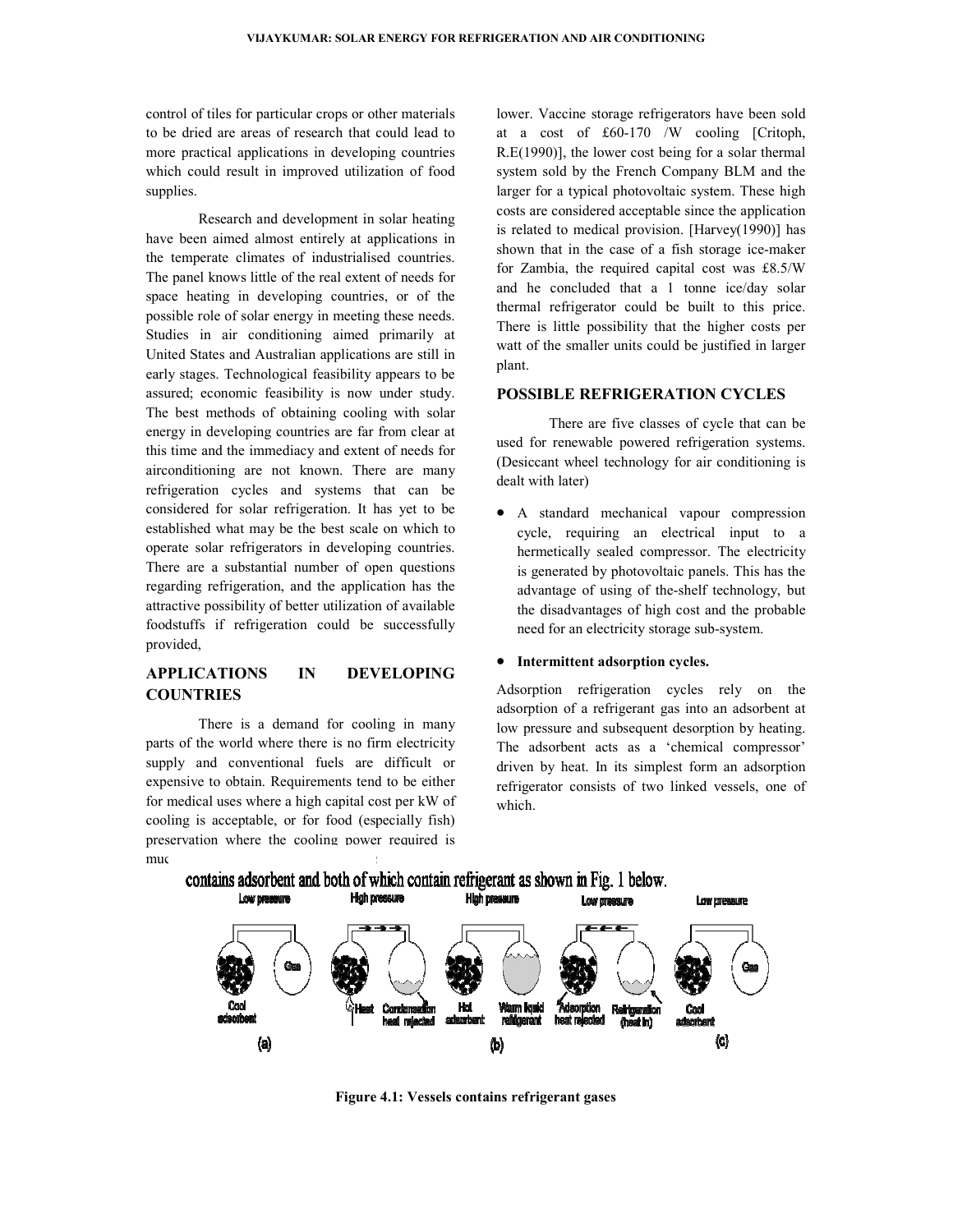Initially the whole assembly is at low pressure and temperature, the adsorbent contains a large concentration of refrigerant within it and the other vessel contains refrigerant gas (a). The adsorbent vessel (generator) is then heated, driving out the refrigerant and raising the system pressure. The desorbed refrigerant condenses as a liquid in the second vessel, rejecting heat (b). Finally the generator is cooled back to ambient temperature, re adsorbing the refrigerant and reducing the pressure. Because the liquid in the second vessel is depressurised and boils, it takes in heat and produces the required refrigeration effect. The cycle is discontinuous since useful cooling only occurs for one half of the cycle. Two such systems can be operated out of phase to provide continuous cooling. Such an arrangement has a comparatively low Coefficient of Performance ( $COP =$  Cooling / Heat Input). Also, the thermal conductivity of the bed is generally poor so the time taken for a cycle could be an hour or more and the cooling power per mass of adsorbent could be as low as 10 W/kg. This is not a problem with solar powered vaccine refrigerators which produce a few kg of ice each day and operate on a diurnal cycle [Critoph, R.E(1994)]. on a diurnal cycle [Critoph, R.E(1994)] Initially the whole assembly is at low<br>pressure and temperature, the adsorbent contains a<br>large concentration of refrigerant within it and the<br>other vessel contains refrigerant gas (a). The<br>adsorbent vessel (generator) is adsorbing the refrigerant and reducing the pressure.<br>Because the liquid in the second vessel is<br>depressurised and boils, it takes in heat and<br>produces the required refrigeration effect. The cycle<br>is discontinuous since use

However, a refrigerator producing one tonne of ice in a diurnal cycle would need 5 tonnes of carbon and contain 1.5 tonnes of ammonia. When contemplating larger icemakers it is obviously necessary to use a much faster acting cycle in order to reduce the mass of adsorbent and the cost of the system. Two beds, similar to the one shown above, can be heated and cooled out of phase to provide continuous cooling Good heat transfer is required to reduce the cycle time to a few minutes and thereby increase the power density of the adsorbent to the order of 1 kW/kg. We can also achieve a higher COP by maximising the quantity of heat regenerated. The heat rejected by one bed when adsorbing can provide a large part of the heat required for desorbing in other bed. This also requires good heat transfer. tonne of ice in a diurnal cycle would need 5 tonnes<br>of carbon and contain 1.5 tonnes of ammonia. When<br>contemplating larger icemakers it is obviously<br>necessary to use a much faster acting cycle in order<br>to reduce the mass o stem. Two beds, similar to the one shown above,<br>
n be heated and cooled out of phase to provide<br>
ntinuous cooling Good heat transfer is required to<br>
duce the cycle time to a few minutes and thereby<br>
crease the power densit

- Intermittent absorption cycles are thermodynamically identical to adsorption systems but use liquid absorbents rather than solid adsorbents. Typically the pair used is ammonia-water, but ammonia-NaSCN, methanol-LiBr and other pairs have been used experimentally.
- A continuous absorption cycle with an electrically driven feed pump eliminates the

drive a solution feed pump then it could be argued that it would be better to use a conventional vapour compression cycle. The use of a small amount of photovoltaic electricity to drive a feed pump might be justified.

The Platen-Munters diffusion absorption cycle is continuous and does not use a mechanical pump. It is used successfully in small gas or kerosene refrigerators and freezers but has proved difficult to adapt to larger sizes and to irregular heat sources such as solar energy. isolution feed pump then it could be ed that it would be better to use a ventional vapour compression cycle. The use small amount of photovoltaic electricity to e a feed pump might be justified.<br>Platen-Munters diffusion ab

## **Experimental Rig**

The layout of the experimental rig is shown in Fig. 4.1.1 the main components are the generator, the boiler, the condensers (two) and the receiver evaporator.



Figure 4.1.1: Schematic of heat transfer test rig

If we have assembly is at low  $\frac{1}{2}$  problems of this bulk in frelaction (i.e. and the same bulk) is available to the animal contribution of the same of the same of the same of the same of the same of the same of the s The generator (Fig. 4.1.2) is made of aluminium and contains three enclosed cylindrical volumes. It is formed by a hollowed inner shell (outside diameter of 25 mm with a thickness of 6 mm) and two outer vessels. The outside surface of the inner shell has fins between which are placed 15 monolithic carbon discs. The fins are approximately 5 mm thick, 32 mm long, 18 mm apart and 90 mm in diameter. They have slots to allow the distribution of ammonia between all the carbon discs in the generator. Each disc is cut radially in two equal parts before being inserting between two fins. The total mass of carbon is about 800 g. During the operating cycle, each of the three volumes contains a different working fluid. These fluids are steam, ammonia and R22 respectively. In the heating phase the carbon is heated by steam supplied to the centre hollow, whilst in the cooling phase the carbon is cooled by boiling refrigerant R22 in the outer shell. aluminium and contains three enclosed cylindrical<br>volumes. It is formed by a hollowed inner shell<br>(outside diameter of 25 mm with a thickness of 6<br>mm) and two outer vessels. The outside surface of<br>the inner shell has fins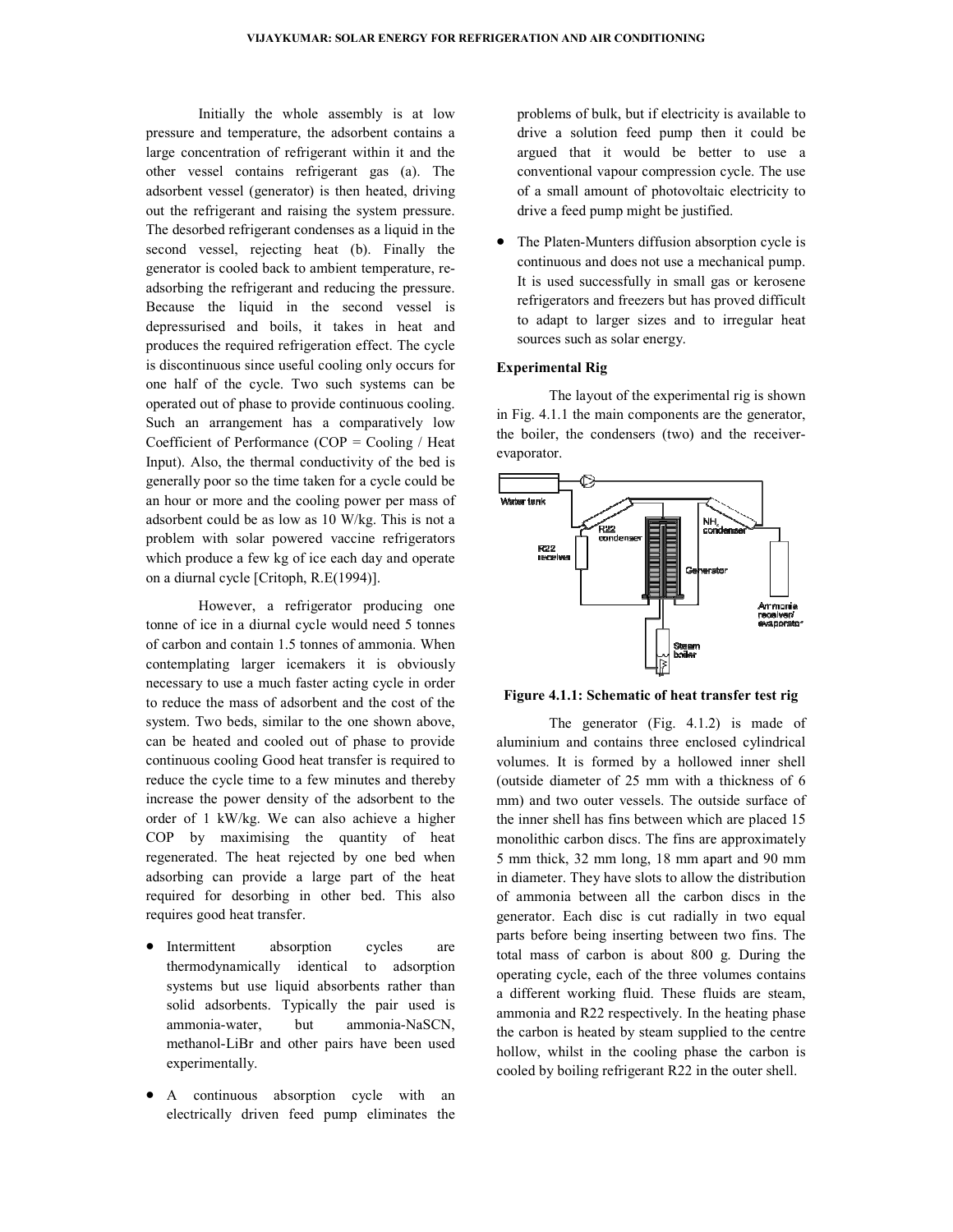

**Figure 4.1.2: Cross section through generator**

The steam boiler is made out of copper tube. An electrical heating coil, which is inserted at the base the boiler, can produce steam ranging from 100º C to 150º C. The steam circuit has a pressure gauge and a pressure release valve to relieve any excess pressure. The heating power is controlled by a variable supply unit and its maximum value is 2 kW. out steam boiler is made out of copper<br>ctrical heating coil, which is inserted at<br>boiler, can produce steam ranging from<br> $50^{\circ}$  C. The steam circuit has a pressure<br>pressure release valve to relieve any<br>ure. The heating

The ammonia condenser is a concentric tube counter-flow type. The water (coolant) flows in the annulus of the condenser whilst ammonia condenses in the tube part. The outer tube is made out of copper whilst stainless steel is u inner tube which contains the ammonia.

The R22 condenser, used when cooling the generator is of similar type but both tubes are copper with R22 condensing in the inner tube. For convenience and to limit the water used, the two condensers (ammonia and R22) use the same network of cooling water. The cooling water is stored in a tank that is temperature controlled by means of an immersion heater with a thermostat. A small pump is used to circulate the water. R22 condenser, used when cooling the<br>of similar type but both tubes are copper<br>condensing in the inner tube. For<br>and to limit the water used, the two<br>(ammonia and R22) use the same<br>cooling water. The cooling water is<br>tank

The receiver - evaporator made out of stainless steel is a vessel of 300ml capacity. It collects the condensed refrigerant at up to 20 bar (50º C). A capacity probe is fitted to measure the amount of ammonia liquid collected. After the heating phase the receiver is inserted inside an ice bucket that contains water and that is wel The ammonia cools and freezes water as it evaporates during the cooling phase of the system. condensed refrigerant at up to 20 bar<br>capacity probe is fitted to measure the<br>ammonia liquid collected. After the<br>se the receiver is inserted inside an ice<br>contains water and that is well insulated.

 The temperature-time profile at a point The ammonia cools and freezes water as it<br>evaporates during the cooling phase of the system.<br>The temperature-time profile at a point<br>within the bodies measured by stainless sheathed Ktype thermocouple with a diameter of 1 mm. The steam and ice temperature profiles are measured pressure transducers are used to measure the ammonia pressure profiles respectively inside the bed and the receiver.

#### **EXPERIMENTAL RESULTS**

which there there exist the same teget has the same type. The same of the same type of the same teget of the same of the same of the same of the same of the same of the same of the same of the same of the same of the same Experiments have been carried out in which the generator has been heated by steam condensing at 120º C and a heating time of 10 minutes. The experimental results are compared with a numerical simulation in Fig. 4. These tests correspond to cycles having a comparatively low COP of 0.10 because the carbon temperature is only raised to 110ºC. Later experiments will heat the carbon to 130º C, with expected COP's nearer to 0.3. The heat input to the carbon averaged 300 W/kg, but this could be increased by a factor of at least two if higher temperature steam were used. The carbon disc dimensions were not optimised for this application and so whilst the experiment has confirmed our heat transfer modelling assumptions it was not expected to reach much higher power densities. 120° C and a heating time of experimental results are compared cal simulation in Fig. 4. These to cycles having a comparatively lecause the carbon temperature is o  $^{\circ}$ C. Later experiments will heat  $^{\circ}$  C, with expec



**generator conditions**

### **CURRENT DEVELOPMENTS EVELOPMENTS**

We have concluded that the best way to exploit the potential of the material is to experiment with the possibility of forming the carbon blocks integrally with the heat transfer surface or fin. In granular beds the gas space between the metal surface and adjoining grains has a high thermal resistance. Since grain packing near a wall is less dense than within the bed the effective bed conductivity is reduced near the wall. This is normally modelled by assuming a low heat transfer coefficient (or high thermal resistance) between wall is have concluded that the best way to potential of the material is to experiment possibility of forming the carbon blocks with the heat transfer surface or fin. In eds the gas space between the metal di adjoining grains h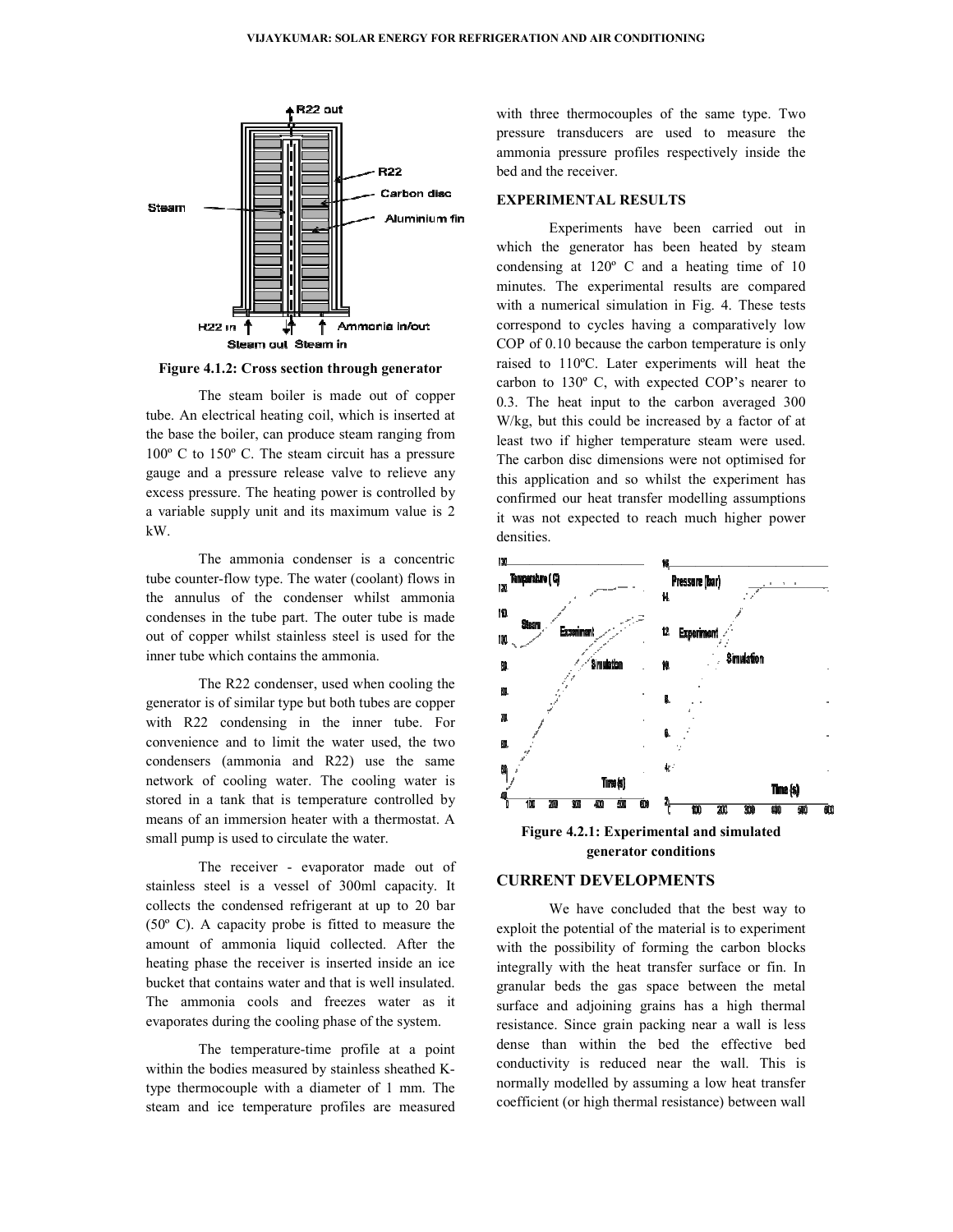and bed. The use of a monolithic block of carbon reduces the thickness of the gas space, but its thermal resistance still limits the heat transfer. If the monolith is actually formed around the heat transfer surface, the contact resistance between carbon and metal should become negligible. If consolidation of the bed around fins or tubes proves to be not feasible or uneconomic there are alternatives that will still reduce the gas space resistance significantly. ie use of a monolithic block of carbon<br>thickness of the gas space, but its<br>stance still limits the heat transfer. If the<br>actually formed around the heat transfer<br>contact resistance between carbon and<br>d become negligible. I



**Figure 4.2.1: Generator design configuration erator design** 

A number of design concepts exist. We are evaluating a thermosyphon heat pipe in a tubular design as shown in Figure 5. We have measured the effect of manufacturing process options on material effect of manufacturing process options on material properties, modelled the heat and mass transfer in a number of design options, and are constructing a 3 kW cooling generator. The estimated power density of the adsorption generator is close to 1 kW cooling / kg carbon which it is hoped will lead to final designs that are compact and have low manufacturing costs. ties, modelled the heat and mass transfer in a<br>r of design options, and are constructing a 3<br>oling generator. The estimated power density<br>adsorption generator is close to 1 kW cooling<br>arbon which it is hoped will lead to f

#### **Applications in Developed Countries**

In developed industrialised countries where there is grid electricity, there is no cost effective application for solar powered refrigeration of food, medicines etc. However, there may still be possibility of cost effective solar air conditioning. The target cost per unit of cooling must be competitive with conventional systems, perhaps around £1 / Watt. None of the above mentioned systems are likely to achieve this figure. A few photovoltaic powered air conditioning systems have been built experimentally, but they are prohibitively veloped industrialised countries where<br>electricity, there is no cost effective<br>r solar powered refrigeration of food,<br>... However, there may still be the

been used in conjunction with conventional Lithium Bromide - Water absorption air conditioners but are still far too costly and complex. The best possibility for cost effective solar powered air conditioning appears to be desiccant cooling. oo costly and complex. The best possibility<br>effective solar powered air conditioning<br>co be desiccant cooling.<br>Desiccant cooling has been known and<br>for many years but has become popular in<br>ears due to two factors. The first

Desiccant cooling has been known and available for many years but has become popular in recent years due to two factors. The first is that the damage to the ozone layer by conventional chlorofluorocarbon refrigerants has necessitated the search for alternatives to vapour compression refrigeration. Secondly, the need to replace the peak load demand for electricity for air conditioning applications coupled with the desire of gas utilities to balance their heating loads with a summer alternative has lead to the development of heat powered refrigeration cycles. The result has been research into improved desiccant materials and cycles to both improve performance and reduce costs. alternatives to vapour compression<br>Secondly, the need to replace the peak<br>I for electricity for air conditioning

Desiccants are substances that have a strong affinity for water and, because of this, can absorb moisture from an air stream. Desiccants can be solids such as lithium chloride, silica gel or molecular sieves, or liquids such as glycol, sulphuric acid or lithium bromide solution. There is a partial pressure of water vapour than can exist in equilibrium with a desiccant at a particular temperature. If the actual vapour pressure is above the equilibrium value, moisture will be absorbed, but if it is lower than moisture will evaporate from the desiccant. The process is therefore reversible. research into improved desiccant materials and cycles to both improve performance and reduce costs.<br>
Desiccants are substances that have a strong affinity for water and, because of this, can absorb moisture from an air str

The most common arrangement of desiccant system is the desiccant rotor. A desiccant rotor consists of a honeycomb support which has been impregnated with a finely divided desiccant. As air flows axially through the narrow honeycomb channels, moisture is absorbed by the desiccant. The design of the rotor gives a large surface area of contact between air and desiccant. As the ai passes through the rotor, moisture is absorbed and the heat of absorption, almost equal to the latent heat of condensation, is released. The resulting air stream is therefore warmer but drier. The latent enthalpy contained in the moisture vapour is effectively exchanged for sensible enthalpy in the temperature of the resulting air. flows axially through the narrow honeycomb<br>ls, moisture is absorbed by the desiccant. The<br>of the rotor gives a large surface area of<br>t between air and desiccant. As the air stream

It is arranged that the rotor rotates slowly It is arranged that the rotor rotates slowly<br>so that desiceant that has been exposed to moist process air moves into a separate sector. Here warm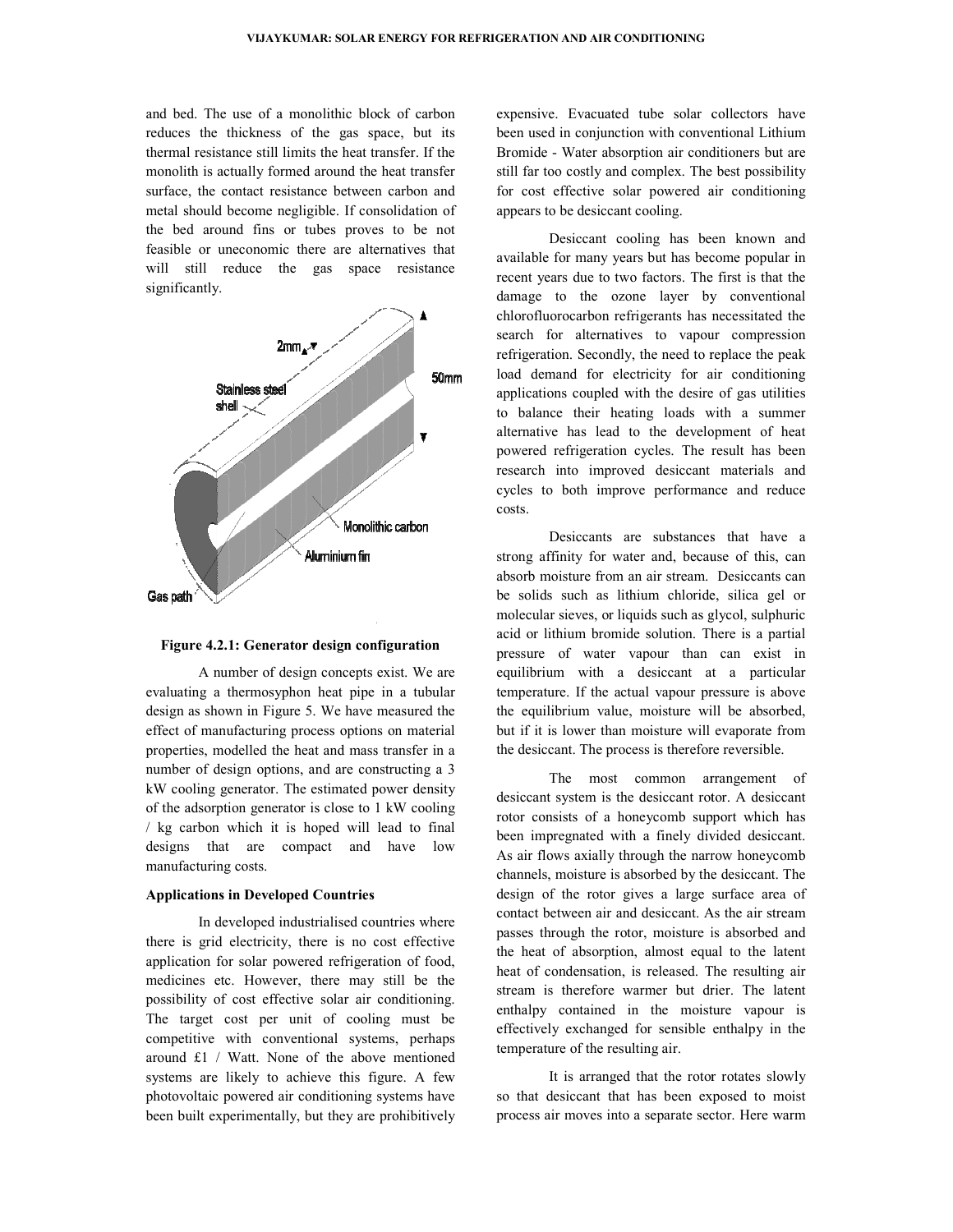air, in which the vapour pressure is less than the equilibrium vapour pressure, carries away moisture that evaporates from the desiccant on the rotor

A schematic of a desiccant cooling system is shown in Figure 5.1. Latent heat contained in the fresh air (1) drawn into the building is exchanged on the desiccant rotor for sensible and the air temperature rises. This warm dry air (2) is then passed through a heat wheel.

The heat sink for the heat wheel is extract air (5) from the building that has been cooled by evaporative cooling (6). The resulting air stream (3) is therefore cool and dry. If moisture is added to this air stream, evaporative cooling takes place and cool air (4) is supplied to the building. n which the vapour pressure is less than the bibrium vapour pressure, carries away moisture vaporates from the desiccant ooling system  $\Delta$  and the air (1) drawn into the building is exchanged on desiccant rotor for sensib

The warm moist extract air (6) after the heat wheel is heated further and the hot gas (7) passed through the desiccant rotor. Moisture leaves the rotor and so a warm moist air stream (8) is discharged to outside the building.

#### **Desiccant Humidifier**



Heater Humidifier

Thermal Wheel

#### **Figure 5.1: Schematic desiccant cool 5.1: Schematic desiccant cooling system**

The benefit of a desiccant cooling system is that the air temperature required for reactivating the desiccant rotor needs only to be in the region of 50° to 80°C. Air in this range can readily be provided from an array of solar heating panels. Also, by the addition of a second heat exchanger in the supply air and by stopping the evaporative cooling, the system can be used to heat the building with excellent recuperation of the heat from the extract air. region of 50°<br>nge can readily be provided<br>heating panels. Also, by the of a second heat exchanger in the supply air<br>topping the evaporative cooling, the system<br>used to heat the building with excellent<br>tion of the heat from the extract air.<br>A number of solar assisted air conditioning

A number of solar assisted air conditi systems using desiccant wheels have been evaluated in Germany [28], Sweden [29] and in the USA

Fried Chicken Restaurant in Florida [30]. These systems normally use solar energy together with a gas fired heater backup in order to provide a cost effective solution. in Florida [30]. These<br>energy together with a<br>order to provide a cost-

# **ADVANTAGES AND DISADVANTAGES**

#### **Advantages of Solar Power**

- Solar energy is a clean and renewable energy source.
- Once a solar panel is installed, solar energy can be produced free of charge.
- Solar energy will last forever whereas it is estimated that the world's oil reserves will last for 30 to 40 years.
- Solar energy causes no pollution.
- Solar cells make absolutely no noise at all. On the other hand, the giant machines utilized for pumping oil are extremely noisy and therefore very impractical. clean and renewable energy<br>is installed, solar energy can<br>charge.<br>last forever whereas it is<br>world's oil reserves will last<br>no pollution.<br>bsolutely no noise at all. On<br>e giant machines utilized for<br>stremely noisy and there
- Very little maintenance is needed to keep solar cells running. There are no moving parts in a solar cell which makes it impossible to really damage them.
- In the long term, there can be a high return on investment due to the amount of free energy a solar panel can produce, it is estimated that the average household will see 50% of their energy coming in from solar panels. cells running. There are no moving parts in<br>solar cell which makes it impossible to real<br>damage them.<br>In the long term, there can be a high retuon<br>on investment due to the amount of free energy<br>solar panel can produce, it

#### **Disadvantages of Solar Power**

- Solar panels can be expensive to install resulting in a time-lag of many years for savings on energy bills to match initial investment.
- Electricity generation depends entirely on a countries exposure to sunlight; this could be limited by a countries climate.
- Solar power stations do not match the power output of similar sized conventional power stations; they can also be very expensive to build.
- Solar power is used to charge batteries so that solar powered devices can be used at night. The batteries can often be large and heavy, taking up space and needing to be replaced from time to time.